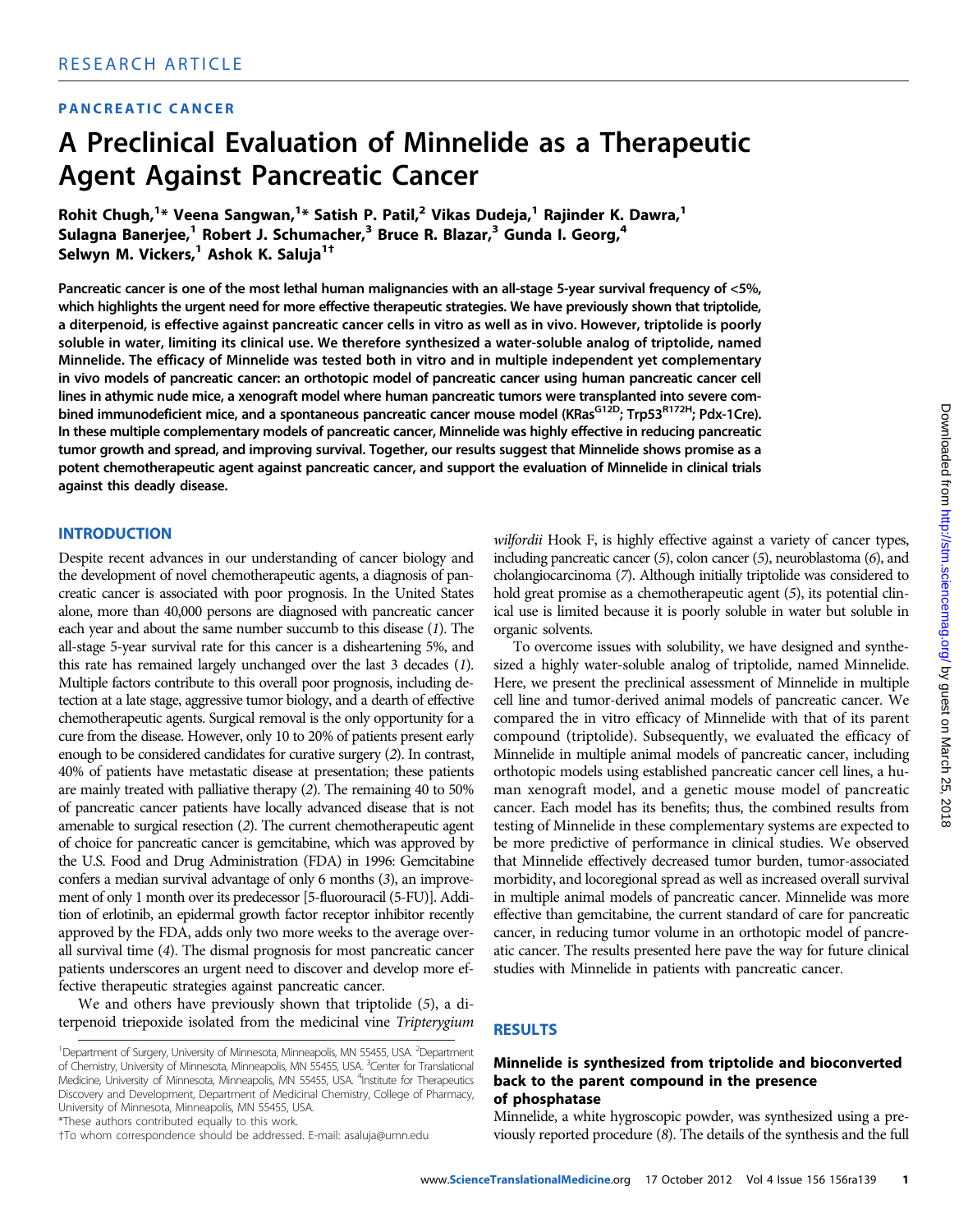characterization of compounds are available in the patent application (WO/2010/129918). In brief, Minnelide was synthesized by reacting triptolide with acetic acid and acetic anhydride in dimethyl sulfoxide (DMSO) at room temperature for 5 days to generate an intermediate form as a white foam. Subsequent reaction with dibenzylphosphate and N-iodosuccinimide in dry methylene chloride generated a dibenzyl ester derivative. Reductive removal of the dibenzyl group with hydrogen gas on palladium on carbon generated the corresponding dihydrogen phosphate group; subsequent reaction of this dihydrogen phosphate with sodium carbonate produced 14-O-phosphonooxymethyltriptolide disodium salt (Minnelide) as a white powder (Fig. 1). The purity of Minnelide that we used in our investigations was >95% as determined by high-performance liquid chromatography (HPLC). The kinetics of the water-soluble Minnelide was evaluated by assessing its degradation into the parent compound triptolide in the presence of alkaline phosphatase. As shown in Fig. 1, phosphatases, which are present in all tissues in the body including the blood (9), were expected to cleave the phosphate ester group, thereby generating a chemically unstable O-hydroxymethyl intermediate that would spontaneously release formaldehyde and triptolide in vivo. To assess the kinetics of Minnelide in an in vitro system, we carried out the bioconversion of Minnelide into triptolide in the presence of alkaline phosphatase in glycine buffer (pH 9.8). Both the disappearance of Minnelide (Fig. 2A, left) and the formation of triptolide (Fig. 2A, right) were measured. A first-order degradation rate constant was calculated by fitting the concentration remaining versus incubation time. The degradation half-life  $(t_{1/2})$  of Minnelide was determined to be 2 min, showing rapid conversion of the modified drug into its parent compound.

#### Minnelide decreases cell viability of pancreatic cancer cells in vitro

To assess the effect of Minnelide on cell viability in pancreatic cancer cell lines, we treated S2-013, MIA PaCa-2, S2-VP10, and Panc-1 cells with 0 or 200 nM Minnelide in the presence of serum-free medium with or without alkaline phosphatase at 37°C. These concentrations were based on previously used concentrations of triptolide that were effective in vitro (5). As expected, because the conversion of Minnelide to triptolide requires the activity of alkaline phosphatase, Minnelide is ineffective in the absence of phosphatase. All cell lines studied show significantly decreased cell viability 48 hours after Minnelide treatment in the presence, but not in the absence, of phosphatase. The decrease in cell viability induced by 200 nM of activated Minnelide (50% of control) was similar to that caused by the same concentration of the parent compound, triptolide (Fig. 2B). The twofold difference in response between MIA PaCa-2 and the S2 cell lines (S2-013 and S2-VP10) may be attributed to the origin of these lines: The former is derived from a primary tumor, whereas the latter two are derived from metastases.

#### Minnelide decreases tumor burden in an orthotopic pancreatic cancer model

We next proceeded to test the effect of Minnelide administration on pancreatic tumors in vivo using an orthotopic pancreatic cancer mouse model in which cells were implanted into the tail of the pancreas of athymic nude mice. Animals with MIA PaCa-2–derived human pancreatic tumors were randomized into different treatment groups, and intraperitoneal injections of either saline, triptolide [0.2 mg/kg QD (once a day)], or Minnelide [0.1 to 0.6 mg/kg QD or BID (twice a day)] were started 12 days after tumor cell injection (day 1 in Fig. 3A) ( $n = 10$ in each group). No alkaline phosphatase treatment was required to activate Minnelide in vivo because this enzyme is abundantly present in blood and all other tissues in the body (9). Treatment was continued until day 60, and mice were subsequently maintained without treatment for another 30 days (9). In accordance with University of Minnesota animal protocols, animals were sacrificed at earlier time points if signs of morbidity were observed, as described in Materials and Methods. The experiment was terminated by sacrifice of surviving mice at day 90, and analyses of tumor weight and volume were performed. Minnelide treatment led to a marked decrease in tumor weight and volume at the end of treatment. The average tumor weight was  $3291.3 \pm 216.7$  mg in control mice; at the most effective dose, tumor weight was  $373.0 \pm$ 142.6 mg in Minnelide-treated mice (0.15 mg/kg BID;  $P = 0.0006$ , control versus 0.15 mg/kg BID) and  $653.0 \pm 410.9$  mg in triptolide-treated mice (0.2 mg/kg QD;  $P = 0.001$ , control versus 0.2 mg/kg QD) (Fig. 3C). The average tumor volume measured was  $2927.06 \pm 502.1$  mm<sup>3</sup> in the control group and  $245.0 \pm 111.4$  mm<sup>3</sup> or  $473.0 \pm 291.9$  mm<sup>3</sup> in Minnelide (0.15 mg/kg BID)– and triptolide (0.2 mg/kg QD)–treated mice, respectively (Fig. 3B). Thus, both Minnelide and triptolide were able to significantly prevent tumor growth.

Kaplan-Meier survival curves revealed that all doses of Minnelide used resulted in nearly 100% survival (90 to 100%), whereas only 10% of control saline-injected mice were alive at the end of the experiment. All deaths in the control group were due to tumor burden, as assessed by detailed necropsy, whereas only one death (0.1 mg/kg group) in the treated animals was due to tumor burden. One death in the 0.2 mg/kg triptolide group and one death in the 0.3 mg/kg Minnelide group were not related to tumor burden (Fig. 3, A and D; necropsy showed no tumor). Whereas all mice (10 of 10) in the saline-injected control group formed large tumors, either no tumors or small tumors were

> visible in Minnelide-treated animals from the 0.1 and 0.3 mg/kg QD or 0.15 mg/kg BID groups [9 of 10 (0.1 mg/kg), 9 of 10 (0.3 mg/kg), and 6 of 10 (0.15 mg/kg)], suggesting that Minnelide treatment prevents tumor formation.

> Although our study suggests that Minnelide is not toxic at the doses tested for 60 days in immunocompromised animals, toxicity studies were conducted on immunocompetent animals (C57BL/6) at doses of 0.3 and 0.6 mg/kg QD for 29 days. Minnelide at a dose of 0.3 mg/kg demonstrated no significant differences in alanine



Minnelide: 14-*O*-phosphonooxymethyltriptolide disodium salt

Fig. 1. Minnelide is synthesized from its parent compound, triptolide. Schematic of the synthesis of Minnelide from triptolide. (A) DMSO, Ac<sub>2</sub>O, AcOH, 5 days, 52%. (B) Dibenzylphosphate, 4-Å molecular sieves, N-iodosuccinimide, dichloromethane, tetrahydrofuran, 5 hours, 80%. (C) (i) H<sub>2</sub>, Pd/C, room temperature, 3 hours; (ii) NaCO<sub>3</sub>, 90%; purity of Minnelide >95% (by HPLC).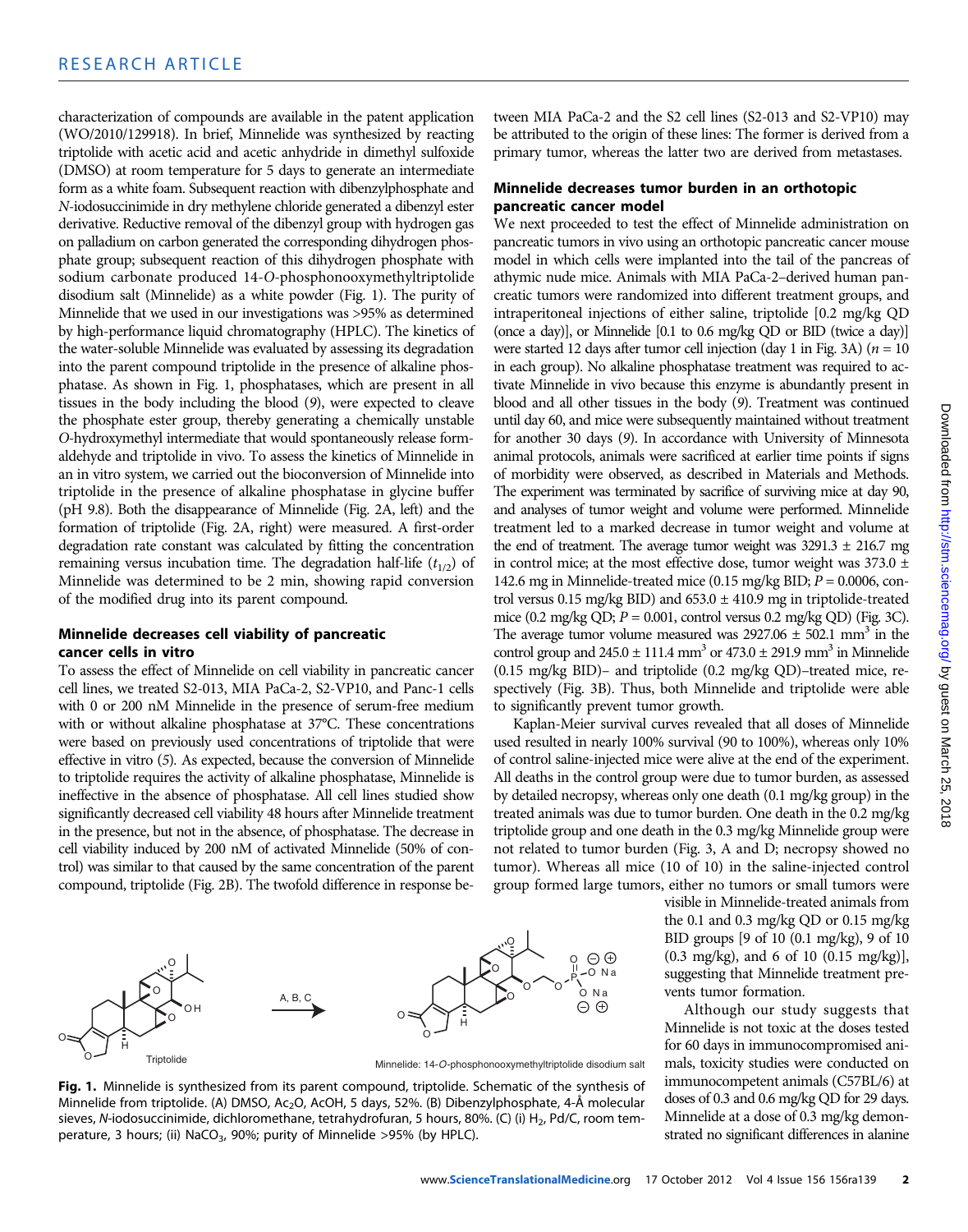

Fig. 2. Minnelide hydrolyses and decreases cell viability in pancreatic cancer cell lines. (A) In vitro enzymatic hydrolysis of Minnelide was performed with alkaline phosphatase in glycine buffer. The half-life of Minnelide under these conditions was 2 min. Left, degradation of Minnelide; right, generation of the parent compound, triptolide. (B) Pancreatic cancer cells (MIA PaCa-2, Panc-1, S2-013, and S2-VP10) were seeded in 96-well plates 24 hours before being exposed to either the inactive (without alkaline phosphatase) or the active (with alkaline phosphatase) form of Minnelide at the concentrations indicated. Cell viability was measured 48 hours after treatment and compared with untreated cells (control). Triptolide (200 nM) was used as a positive control. Statistical significance of results was calculated with the Student's t test. Columns, mean; bars, SE ( $n = 4$ ; \* $P < 0.05$ ).

aminotransferase (ALT) or bilirubin levels in either males or females when compared to control animals. However, in males, the difference in ALT levels, but not in bilirubin levels, was significant at a dose of 0.6 mg/kg QD (fig. S2).

### Minnelide prevents locoregional spread in a highly metastatic S2-013 cell line–derived orthotopic pancreatic cancer model

The MIA PaCa-2 cell line used in the experiment described above is derived from a human primary pancreatic tumor (10). However, the S2-013 cell line has been derived from a liver metastasis of pancreatic cancer (11, 12). In vivo, this cell line is extremely aggressive, metastasizes rapidly, and is poorly differentiated (12). To evaluate the efficacy of Minnelide in a more aggressive model, we injected  $1 \times 10^6$  S2-013 cells into the pancreatic tail of athymic nude mice. Because tumor induction was expected to be rapid and aggressive, treatment was started on day 7 after cell implantation at a dose of 0.42 mg/kg QD delivered intraperitoneally ( $n = 8$ ). Tumors grew rapidly in the control salineinjected mice  $(n = 8)$ , necessitating the termination of the experiment



Fig. 3. Minnelide decreases pancreatic tumor growth in vivo and increases survival. MIA PaCa-2 cells  $(1 \times 10^6)$  were injected into the tail of the pancreas of athymic Ncr nu/nu mice. (A) Kaplan-Meier analysis of animals injected with either triptolide (0.2 mg/kg), Minnelide (0.1 to 0.6 mg/kg QD or 0.15 mg/kg BID), or saline daily for 60 days; experiment was terminated on day 90. Treatment was started on day 12 after surgery. (B and C) Analysis of tumor volume (B) or tumor weight (C) from animals in (A). Numbers above columns represent number of animals that developed tumors over the number of animals studied. Columns, mean; bars, SE. (D) Table represents animals alive at start of treatment and end of experiment in each group indicated.

on day 28. Gross analysis of the control mice demonstrated the presence of ascites, jaundice, and multiple tumors, and metastasis was observed in all animals (Fig. 4). Conversely, Minnelide-injected mice did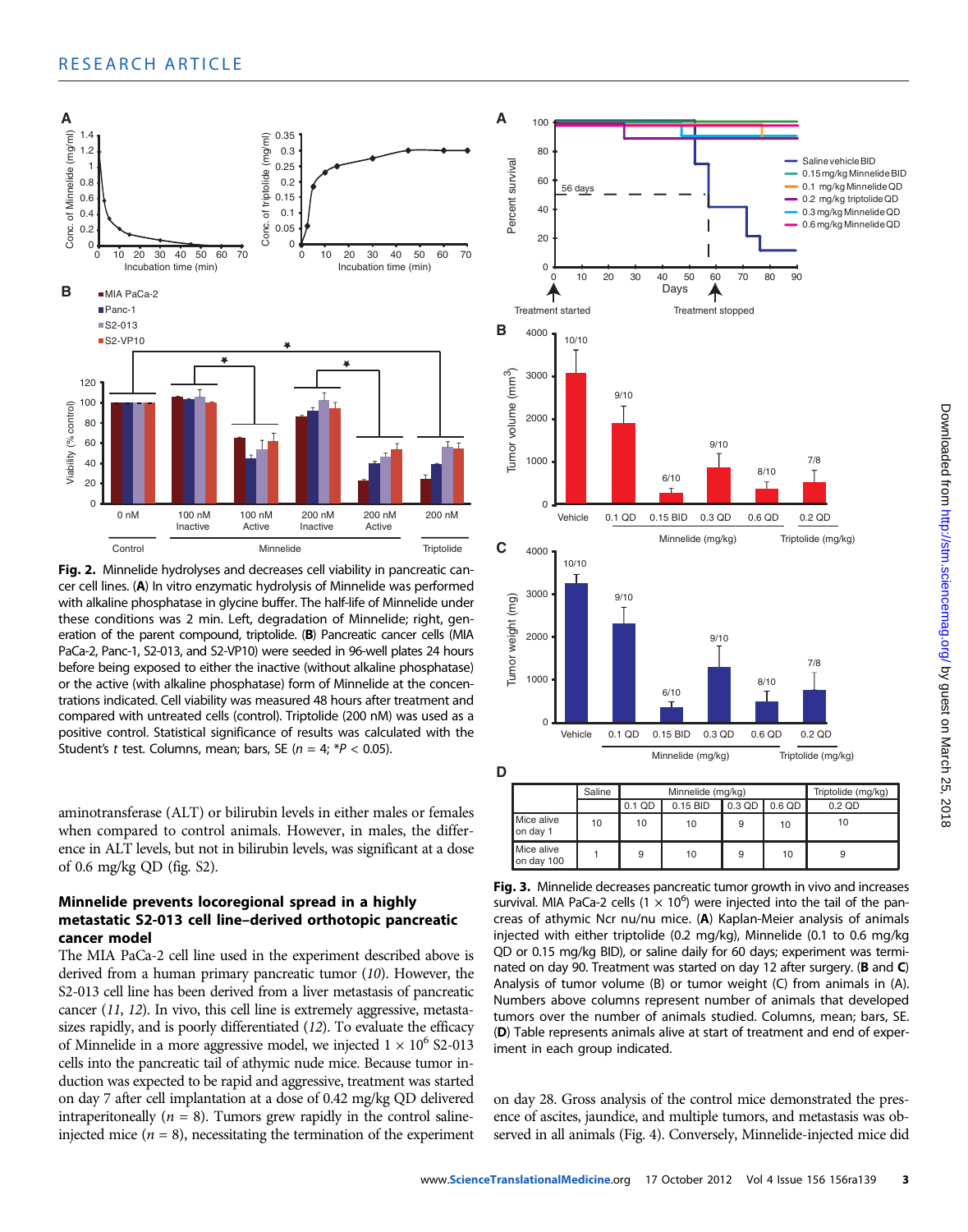not have ascites and did not show extensive spread from the primary site of injection (abdominal wall tumors in 2 of 10 animals and a splenic metastasis in 1 of 10 animals; Fig. 4, A and D). All control mice developed pancreatic tumors, whereas 9 of 10 Minnelide-treated animals had small tumors. Further analysis of the pancreatic tumors showed that the saline-injected mice had an average tumor volume of  $799.6 \pm 142.3$  mm<sup>3</sup> compared to 199.8  $\pm$  49.2 mm<sup>3</sup> in the Minnelide-treated mice (P = 0.0005). Minnelide treatment led to a decrease in average tumor weight from 1387.5  $\pm$  109.3 mg in saline-injected mice to 290  $\pm$  58.6 mg (P =  $6.8 \times 10^{-8}$ ) in Minnelide-treated mice (Fig. 4, A to C).



Fig. 4. Minnelide decreases metastatic spread and pancreatic tumor growth. S2-013 cells (1  $\times$  10<sup>6</sup>) were injected into the tail of the pancreas of athymic Ncr nu/nu mice on day 1. On day 7 after surgery, mice were randomized, and each group of 10 mice was intraperitoneally injected with Minnelide (0.42 mg/kg) or saline daily for 28 consecutive days. (A) Pictorial representation of control and Minnelide-treated mice. All mice in the control group, but none in the Minnelide-treated group, displayed ascites, metastasis, and jaundice. (B and C) Graphs showing significantly reduced pancreatic tumor volume (B) and weight (C) in the Minnelidetreated group compared with the vehicle-treated group.  $*P < 0.05$ . (D) Table showing the macroscopic analysis of metastasis in the control and Minnelide-treated groups.

#### Minnelide prevents tumor formation and causes tumor regression in the highly metastatic AsPC-1 cell line–derived pancreatic cancer orthotopic model

To confirm our findings and to rule out potential cell line–specific effects, we established another pancreatic orthotopic mouse model using the highly metastatic ascites-derived AsPC-1 cell line (13). AsPC-1 cells proliferate more rapidly than S2-013 cells and are poorly differentiated (13). Tumor cells  $(2 \times 10^5)$  were injected into the tail of the pancreas of nude mice  $(n = 20)$  on day 1. On day 7, treatment was initiated with either saline ( $n = 10$ ) or Minnelide (0.42 mg/kg QD) ( $n = 10$ ) delivered intraperitoneally. No palpable tumor was present at the start of treatment. The median survival of the control saline-treated group was 36 days, similar to that observed in the previous experiment, with an average tumor volume of  $1181.0 \pm 135.9$  mm<sup>3</sup> and tumor weight of  $1480 \pm 154.1$  mg at the time of sacrifice. Each animal in the control group had a palpable tumor. Minnelide-treated mice, on the other hand, had no palpable tumors on day 100. At this juncture, the Minnelide-treated cohort was split into two groups: Minnelide treatment at 0.42 mg/kg QD was continued in the first group ( $n = 5$ ), whereas the second group  $(n = 5)$  received no further treatment [discontinued (D/C)]. No palpable tumors were observed in any mouse from either group up to the termination of the experiment on day 385 (Fig. 5A) [censored deaths at days 285 and 380 were not due to pancreatic cancer but were due to small outgrowth in intestines (one animal) and enlarged thyroid (one animal)]. Because other animals did not exhibit this phenotype, we do not attribute these deaths to Minnelide treatment. Average tumor burden at day 385, as evaluated at necropsy, was  $100 \pm 6.0$  mg and 0 mg ( $P = 2.78 \times 10^{-5}$  and  $1.55 \times 10^{-5}$ ) or  $100.0 \pm 53.9$  mm<sup>3</sup> and 0.0 mm<sup>3</sup> ( $P = 7.79 \times 10^{-5}$  and  $4.21 \times 10^{-5}$ ) for all Minnelide-treated animals (Fig. 5, B and C).

We further evaluated the ability of Minnelide to cause tumor regression in this model. In a design similar to that described above, we initiated treatment with Minnelide on day 28 ( $n = 4$ ), after the first animal was sacrificed because of pancreatic tumor burden, and terminated the experiment at day 75. At the start of treatment, all animals had large palpable tumors ( $n = 9$ ). Median survival was 36 days in the control group ( $n = 5$ ), whereas all animals in the treatment group were alive at the end of the experiment (Fig. 5D). Average tumor weight in the control group was  $1380.0 \pm 280$  mg compared to Minnelide-treated animals (50.0  $\pm$  36.5;  $P = 0.01$ ), and average tumor volume in the control group was  $1301 \pm 179.8$  mm<sup>3</sup> compared to Minnelide-treated animals  $(18.08 \pm 13.0 \text{ mm}^3)$   $(P = 0.0011)$ .

Our data so far demonstrated that Minnelide administration could not only prevent tumor progression but also induce tumor regression, reduce metastasis, and increase survival in vivo in three pancreatic cancer cell line–based models with differing metastatic potentials.

#### Minnelide decreases tumor burden in a human xenograft model of pancreatic cancer

Cell line–derived tumors, although useful for prescreening of potential chemotherapeutic agents, have the disadvantage of accumulated mutations and selection pressure over time in culture, making them genetically different from the original tumors (14). To rigorously evaluate the ability of Minnelide to act as a chemotherapeutic agent against pancreatic cancer, we tested its effect on human pancreatic cancer xenografts. De-identified patient pancreatic adenocarcinoma tumors ( $n = 2$ ) were expanded in severe combined immunodeficient (SCID) mice and, upon reaching a size of 500 mm<sup>3</sup>, were excised from the animal, and 10-mm<sup>3</sup>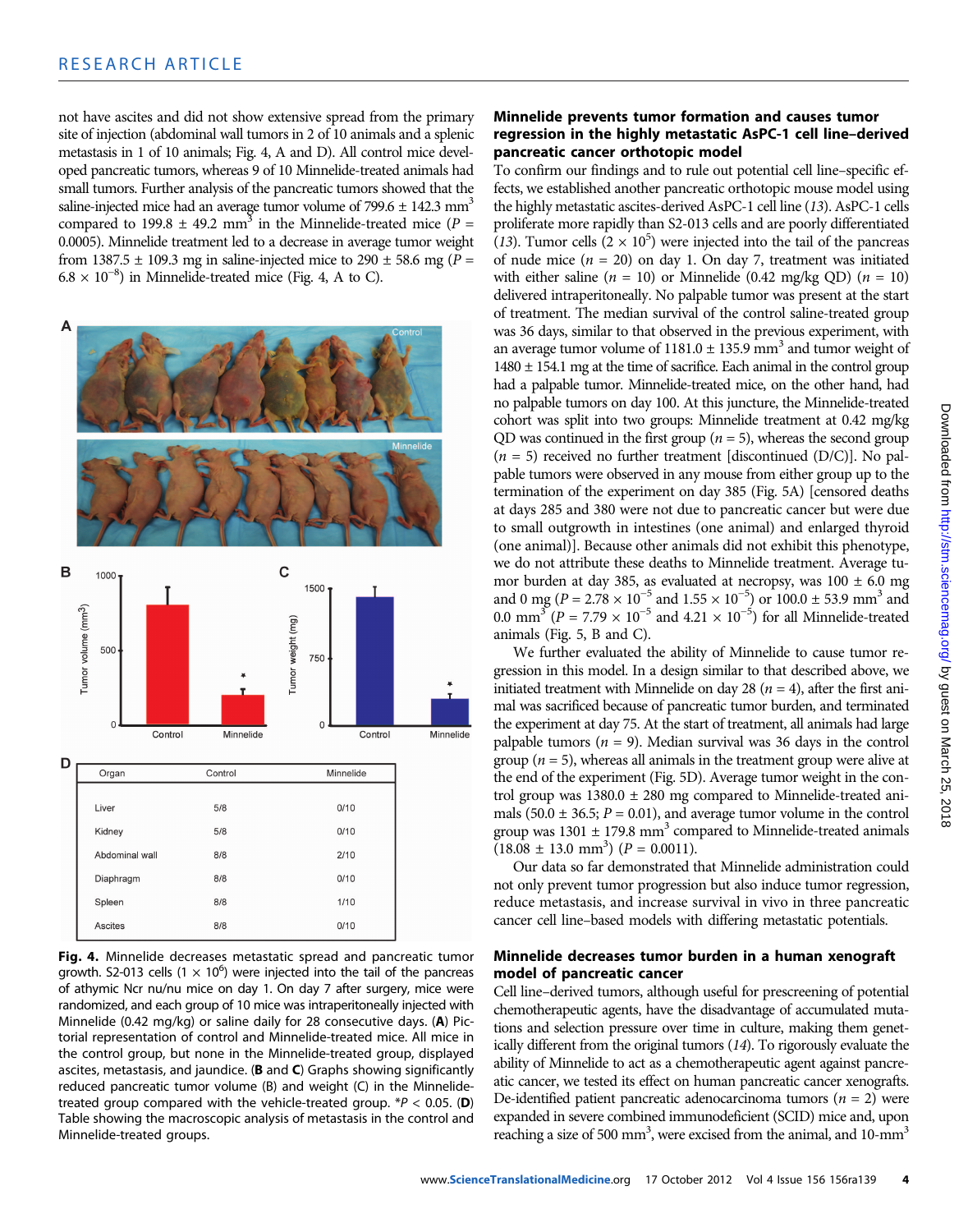

Fig. 5. Minnelide increases percent overall survival in an orthotopic xenograft mouse model. AsPC-1 cells  $(2 \times 10^5)$  were injected into the tail of the pancreas of athymic Ncr nu/nu mice on day 1. Asterisk, censored because deaths were unrelated to pancreatic cancer. (A) On day 7 after surgery, mice were randomized and each group of 10 mice was intraperitoneally injected with Minnelide (0.42 mg/kg) or saline daily for 100 consecutive days. Saline-treated mice were euthanized when moribund. On day 100, the Minnelide-treated cohort ( $n = 10$ ) was divided into two groups. One group ( $n = 5$ ) continued to receive Minnelide (0.42 mg/kg), whereas treatment was terminated in the second group ( $n = 5$ ; D/C; Stop Minnelide). Kaplan-Meier curve of the saline- or Minnelide-treated mice. Saline-treated mice had a mean survival of 36 days. All the animals in the Minnelide-treated group were alive at day 385 when the experiment was terminated. Survival lines are superimposed. (B and C) Graphs showing the average tumor volume (B) or tumor weight (C) of saline- or Minnelide-treated mice. (D) AsPC-1 cells ( $2 \times 10^5$ ) were injected into the tail of the pancreas of athymic Ncr nu/nu mice on day 1, and treatment with Minnelide (0.42 mg/kg) or saline was started after the death of the first animal on day 28. Animals in the saline group were sacrificed when moribund, and the experiment was terminated on day 75. Kaplan-Meier curve of the saline- or Minnelide-treated mice shows an increase in survival of Minnelide-treated animals. The median survival of saline-injected animals was 36 days.

pieces were implanted into both flanks of SCID mice ( $n = 20$  animals). Tumors were at passage 3 when used for evaluation of Minnelide. Minnelide treatment (0.42 mg/kg;  $n = 10$ ) was started when tumor size reached an average of  $334.9 \pm 52.8$  mm<sup>3</sup> (day 60; Fig. 6A). The drug was delivered intraperitoneally, and as expected, saline-injected animals exhibited tumor progression. Animals exceeding allowable tumor burden were sacrificed in accordance with animal care guidelines. However, tumors regressed in Minnelide-treated animals such that, by day 40 after the start of treatment, no measurable tumors were present (Fig. 6A). Treatment was discontinued at day 50, and animals were observed for renewed tumor growth until termination of the experiment at day 120. No recurrence of tumor was observed until this point. Decrease in tumor weight corresponding to decrease in tumor volume was observed in the treatment group (90  $\pm$  78 mg) compared with the control group (1160  $\pm$  265 mg) (Fig. 6C). This decrease in tumor

weight and volume translated into an increase in survival in the treatment group (Fig. 6B). Deaths unrelated to pancreatic cancer (four animals died of thymomas) are censored and marked by asterisks in the figure. Images of the animals at the termination of the experiment (for the treatment group) or day of sacrifice (for control animals) are shown in Fig. 6D. Histological assessment of tumors from saline-treated animals showed loss of architecture and presence of hyperchromasia and hypercellularity. However, remnants of tumors from Minnelidetreated animals showed greater fibrosis (Fig. 6E), suggesting that Minnelide causes tumor regression. The above experiment demonstrated that 0.42 mg/kg QD was an effective dose to treat xenografted human pancreatic tumors (also see fig. S1). We also tested the ability of lower doses of Minnelide to cause tumor regression in passage 4 of this xenograft model. In this experiment, treatment with Minnelide (0.21 or 0.42 mg/kg QD) was started when tumor volume reached 1000 mm<sup>3</sup>  $(1051.7 \pm 141.5 \text{ mm}^3)$ . Either concentration of Minnelide was able to decrease tumor volume, although the rate at which the decrease occurred for the dose of 0.21 mg/kg was lower (days to nonmeasurable tumors, 50 versus 35 for the dose of 0.42 mg/kg; Fig. 6F). When compared with the control group, increased survival was observed in the treatment cohorts (Fig. 6G), and the experiment was terminated on day 90. Tumor weight decreased from 1737.5  $\pm$  385.9 mg to 350  $\pm$ 25.0 mg (0.21 mg/kg) or 100 mg (0.42 mg/kg) in the treatment groups (Fig. 6H). There was no significant difference in tumor weight between the two treatment groups. Images of the animals at the termination of the experiment (for the treatment groups) or day of sacrifice (for control animals) are presented in Fig. 6I. Hematoxylin and eosin (H&E) staining of tumors from saline-treated animals showed the presence of hypercellularity and loss of architecture, whereas tumors from Minnelide-treated animals showed fibrosis and the presence of pyknotic nuclei (Fig. 6J). These data demonstrate that lower doses of Minnelide are also effective in reducing tumor burden in human xenografts from patients.

#### Minnelide prevents tumor formation in spontaneous pancreatic tumor–forming animals

In pancreatic cancer, the tumor microenvironment plays an important role in cancer progression; an abundant desmoplastic stroma penetrates and envelopes the tumor, comprising up to 80% of the gross tumor mass (15–17). Within the pancreatic cancer microenvironment, several cell types have been shown to affect tumor behavior (18, 19), and immune response plays an important role in increasing the metastatic potential of the cancer (20). Because the cell line–derived models tested above lack stroma, and the human xenografts were implanted into immunodeficient animals, we tested the efficacy of Minnelide therapy in an immunocompetent animal that forms spontaneous pancreatic tumors. The KRas<sup>G12D</sup>; Trp53<sup>R172H</sup>; Pdx-1Cre animal model has a 100% penetrance and a median survival of 5 months (21). Minnelide treatment delivered intraperitoneally (0.3 mg/kg per day) was started on these animals at 4 to 6 weeks of age because median survival is 5 months in this animal model (21). To evaluate the decrease in tumor burden, we sacrificed at least nine animals from each group of varying age (average age: saline-treated animals, 123 days; Minnelide-treated animals, 124 days). Tumor volume and weight of saline-treated animals averaged 1380  $\pm$  419.3 mm<sup>3</sup> and 1788.9  $\pm$  561.3 mg, respectively, whereas those of Minnelide-treated animals were  $251 \pm 95.4$  mm<sup>3</sup> and  $333.08 \pm 118.2$  mg (Fig. 7). Our data suggest that Minnelide prevents tumor formation in these animals.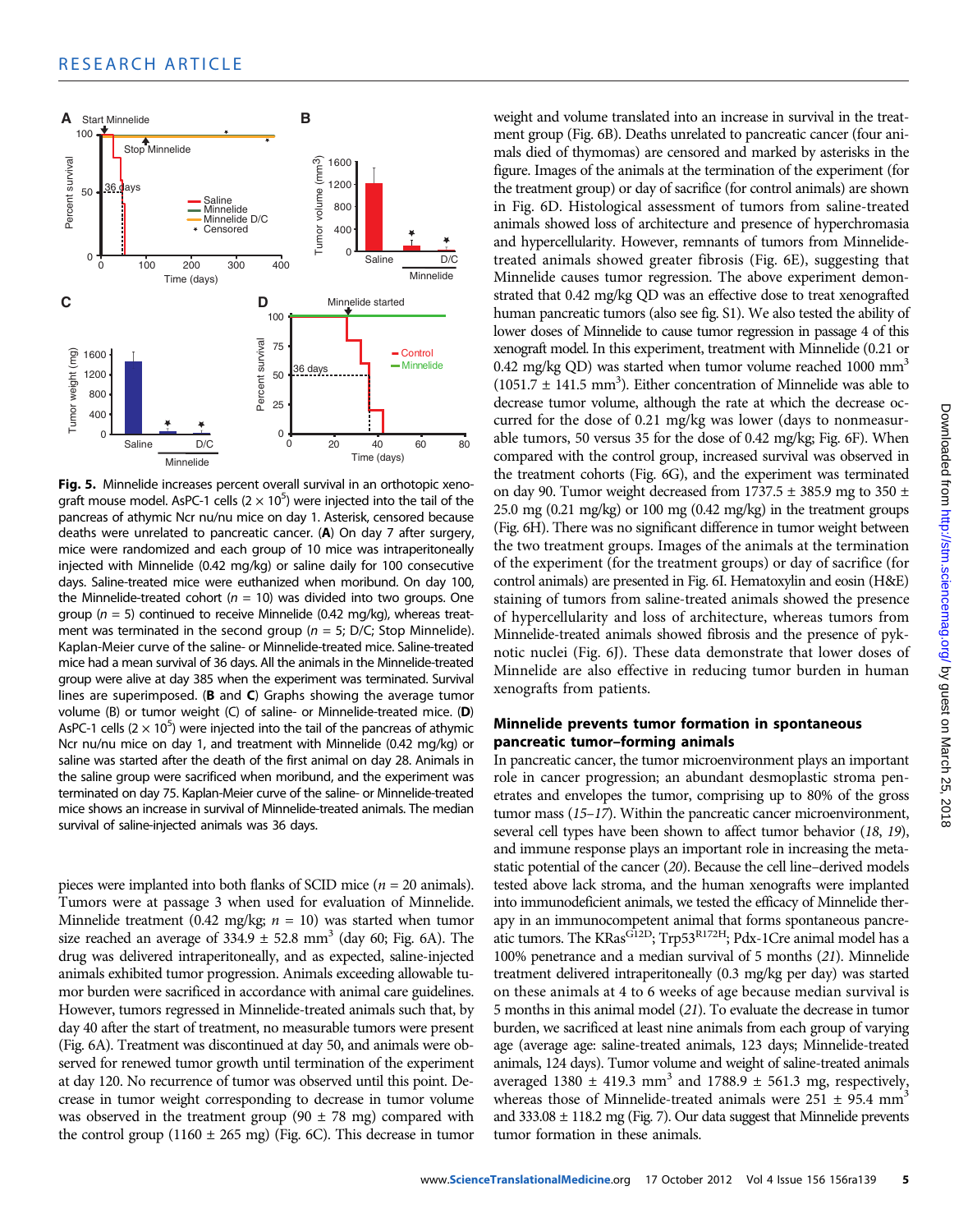

Fig. 6. Minnelide increases percent overall survival in a human xenograft model. A de-identified patient pancreatic tumor was implanted into SCID animals. (A) Minnelide treatment (0.42 mg/kg) was started when tumor size was either 300 mm<sup>3</sup> (Minnelide) or 1000 mm<sup>3</sup> (Minnelide). In the 300 mm<sup>3</sup> group, treatment was terminated on day 55 (Minnelide stop). In the 1000 mm<sup>3</sup> group, treatment was continued until the termination of the experiment on day 120. (B) Kaplan-Meier analysis of animals in (A). Asterisk, censored because deaths were unrelated to tumor burden. Saline-treated mice were euthanized when tumor size reached the limit of animal care guidelines, as described in Materials and Methods. (C) Tumor weight from experiment in (A). (D) Pictorial representation of animals in (A). (E) Representative H&E-stained sections from a salinetreated tumor ( $n = 5$ ) and a Minnelide-treated tumor ( $n = 11$ ;  $\times$ 10 magnification on an Aperio ScanScope scanner). (F) Minnelide treatment (0.21 or 0.42 mg/kg) was started when tumor size was 1000 mm<sup>3</sup> (day 1). Experiment was terminated on day 90. Skin was resected to assess small subcutaneous tumors. (G) Kaplan-Meier survival analysis of animals in (F). Asterisk, censored because deaths were unrelated to tumor burden. Animals in the saline group were euthanized when tumor size reached the limit of animal care guidelines. (H) Tumor weight from experiment in (F). (I) Pictorial representation of animals in (F). (J) Representative H&E-stained sections from a saline-treated tumor ( $n = 5$ ) and Minnelide-treated tumors [0.21 mg/kg ( $n = 8$ ) or 0.42 mg/kg ( $n = 5$ )] ( $\times$ 10 magnification on an Aperio ScanScope scanner).

#### Gemcitabine is relatively ineffective in preventing pancreatic tumor formation in an orthotopic animal model of pancreatic cancer

The current first-line chemotherapy for pancreatic cancer is gemcitabine. Therefore, we compared the ability of Minnelide to prevent tumor progression to that of gemcitabine using a MIA PaCa-2 orthotopic mouse model similar to that described in Fig. 3. Tumor cells  $(1 \times 10^6)$ were injected into the tail of the pancreas, and treatment was started 12 days after inoculation. Mice in each cohort ( $n = 10$ for each) were injected intraperitoneally with either saline, Minnelide (0.28 mg/kg QD), or gemcitabine [100 mg/kg twice per week (BIW)] for 60 days. The concentration of gemcitabine used falls within the range of that evaluated previously by other groups (22). Although the average tumor volume was  $1437.5 \pm 451.2$  mm<sup>3</sup> in control mice and  $1371.4 \pm 95.4$  mm<sup>3</sup> in gemcitabine-treated mice at day  $60 (P =$ 0.8967, control versus gemcitabine), it was 587.5  $\pm$  127.4 mm<sup>3</sup> in Minnelide-treated mice ( $P = 0.00842$ , control versus Minnelide; Fig. 8A). Similarly, the average tumor weight in the control group was  $2150 \pm 578.17$ , whereas that in the gemcitabine group was  $1371.4 \pm 128.6$  mg ( $P = 0.24$ , control versus gemcitabine) and that in the Minnelide group was  $512.5 \pm 120.2$  mg ( $P = 0.01495$ , control versus Minnelide; Fig. 8B). Here, gemcitabine treatment did not provide a significant advantage over the control group, whereas Minnelide treatment significantly decreased tumor burden, thereby suggesting that Minnelide is more effective than gemcitabine against pancreatic cancer in this model.

#### **DISCUSSION**

Pancreatic adenocarcinoma is one of the most lethal human malignancies, with an extremely poor 5-year survival rate. Current standard of care includes treatment with gemcitabine or 5-FU, which only provides minimal survival benefit to the patient. Previous studies by our group and others have shown that triptolide, an antiinflammatory natural compound from T. wilfordii, is extremely effective in inducing cell death in a number of cancer cell lines, including pancreatic cancer, in vitro. However, the use of triptolide in vivo has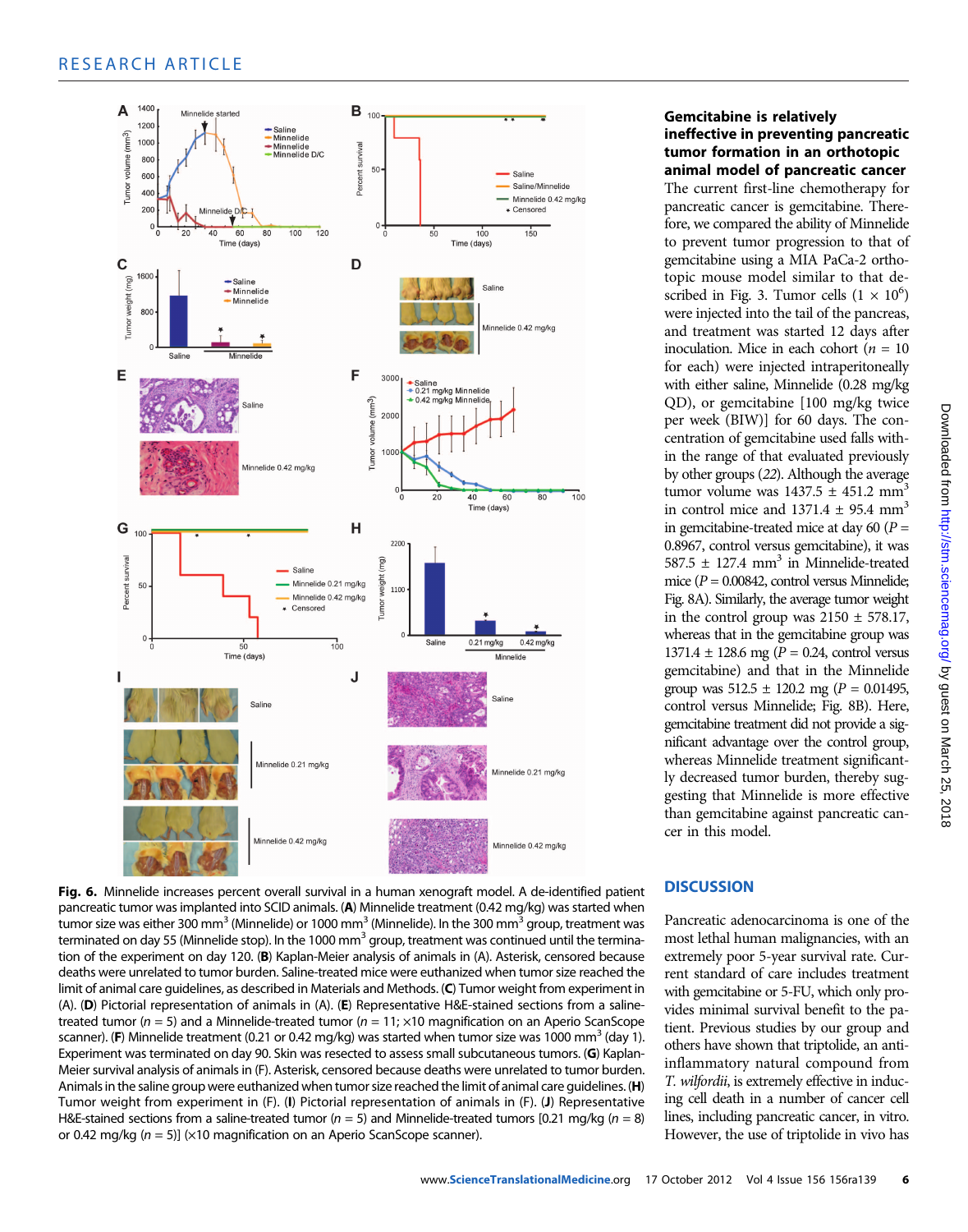

Fig. 7. Minnelide decreases tumor burden in a spontaneous pancreatic cancer mouse model. KRas<sup>G12D</sup>; Trp53<sup>R172H</sup>; Pdx-1Cre animals were genotyped and randomly assigned to either the saline or the Minnelide treatment group (0.3 mg/kg) at 4 to 6 weeks of age. Saline animals were sacrificed when moribund. (A and B) Tumor volume (A) and weight (B) of animals in either group.

remained a challenge because of limited solubility in water. Here, we have shown that Minnelide, a water-soluble analog of triptolide, is very effective in decreasing tumor burden, tumor-associated morbidity, and locoregional spread in multiple animal models of pancreatic cancer. Furthermore, Minnelide is more effective than the chemotherapeutic agent gemcitabine, the current standard of care for pancreatic cancer. These results propose that Minnelide could emerge as a novel chemotherapeutic agent for the treatment of pancreatic cancer, a disease where none of the available treatments have made any significant impact.

Because pancreatic cancer is a heterogeneous disease (23), we have evaluated the efficacy of Minnelide in multiple complementary models, including an orthotopic model where established pancreatic cancer cell lines are injected into the tail of pancreas, a human xenograft model where human pancreatic tumors are implanted in subcutaneous tissue of mice, and state-of-the-art genetic models. In the orthotopic model, we used cell lines derived from pancreatic tumors of varying aggressiveness to simulate a range of stages of pancreatic cancer at presentation; these included cells derived from primary (MIA PaCa-2), metastatic (S2-013), and ascitic (AsPC-1) disease. To further enhance the validity of this study, we used multiple scenarios in animal models to recapitulate various patient presentations and treatment strategies, including allowing tumors to grow for variable time periods before treatment initiation. The results obtained with these complementary but independent models are in agreement, strongly suggesting that they have an increased likelihood of holding true in clinical studies.

We have conducted extensive evaluation of Minnelide in an orthotopic model of pancreatic cancer. Administration of Minnelide led to decreased tumor weight and volume in mice orthotopically injected with MIA PaCa-2 cells; tumors did not recur after termination of treatment. Similar results were observed in orthotopic mouse models generated from the metastatic pancreatic cancer cell line S2-013 and AsPC-1, where Minnelide was able to prevent or greatly reduce tumor formation and spread. To evaluate whether Minnelide suppressed tumor formation or eliminated it, we conducted survival studies using the AsPC-1 mouse model where the treatment was stopped and the animals were observed for the recurrence of tumor. We observed that Minnelide administration for 100 days resulted in a significant increase in life span [36 days in control animals versus at least 385 days (experiment termination) in treated animals], and the tumors did not return on the termination of treatment.



Fig. 8. Comparison of Minnelide and gemcitabine in an orthotopic pancreatic cancer mouse model. MIA PaCa-2 cells  $(1 \times 10^6)$  were injected into the tail of the pancreas of athymic Ncr nu/nu mice. On day 12, animals were injected with Minnelide (0.28 mg/kg QD), gemcitabine (100 mg/kg BIW), or saline daily for 60 days, and experiment was terminated on day 90. (A and B) Graphs show significantly reduced (A) pancreatic tumor weight and (B) volume in Minnelide-treated mice compared with controls, whereas there is statistically no difference between gemcitabine-treated mice and controls. Columns, mean; bars, SE.  $*P < 0.05$ .

Our studies suggest that Minnelide is more effective when compared to other potential therapeutics against pancreatic cancer, which have been tested in mouse models. Treatments with a Smac mimetic in combination with gemcitabine led to an increase in median survival from 62 days in the control group to 122 days in the treatment group (less than twofold increase in median survival) (24) when treatment was initiated 28 days after tumor cell implantation. However, in this study, only 25% of the treated animals were alive on day 225. Increased median survival (105 days for treated versus 50 days for untreated MIA PaCa-2 tumor–bearing animals) was reported with a combination of gemcitabine and interleukin-13–Pseudomonas exotoxin (25). In yet another study, using the death receptor-5 agonistic antibody in combination with irinotecan, DeRosier et al. (26) show an increase in median survival of orthotopic pancreatic tumors from 76 days in the control group to 169 days in the treatment group. In contrast to the results reported in these studies, we observed 100% survival at day 385 with Minnelide monotherapy in the ascites-derived AsPC-1 animal model, compared with the median 36 days in untreated animals. The clinical reality of pancreatic cancer is that most patients are diagnosed with locally advanced or distal metastatic, surgically unresectable disease. To simulate such a clinical scenario, in one of our models, we allowed tumors derived from the aggressive AsPC-1 cell line to progress for 28 days before the initiation of treatment, at which point one animal had to be sacrificed owing to tumor burden and all animals had palpable tumors. In this context, all treated animals survived to experiment termination (day 75), whereas median survival for untreated animals was 36 days.

Although the orthotopic model using established human pancreatic cancer cell lines offers multiple advantages including the benefit of evaluating the efficacy of therapies in a natural milieu and recapitulation of locoregional spread and aggressive phenotype, there are some unique pitfalls to the use of this model. One of the criticisms leveled against the cell line–based orthotopic model has been that the cell lines may have changed over time and thus may not accurately represent human disease (27). To allay those concerns, we conducted a crossover study using a human xenograft model. Using primary pancreatic ductal adenocarcinoma tumor xenografts from de-identified patient samples, we demonstrated that, irrespective of initial tumor size (300 or 1000 mm<sup>3</sup>) or Minnelide dose (0.21 or 0.42 mg/kg), tumors were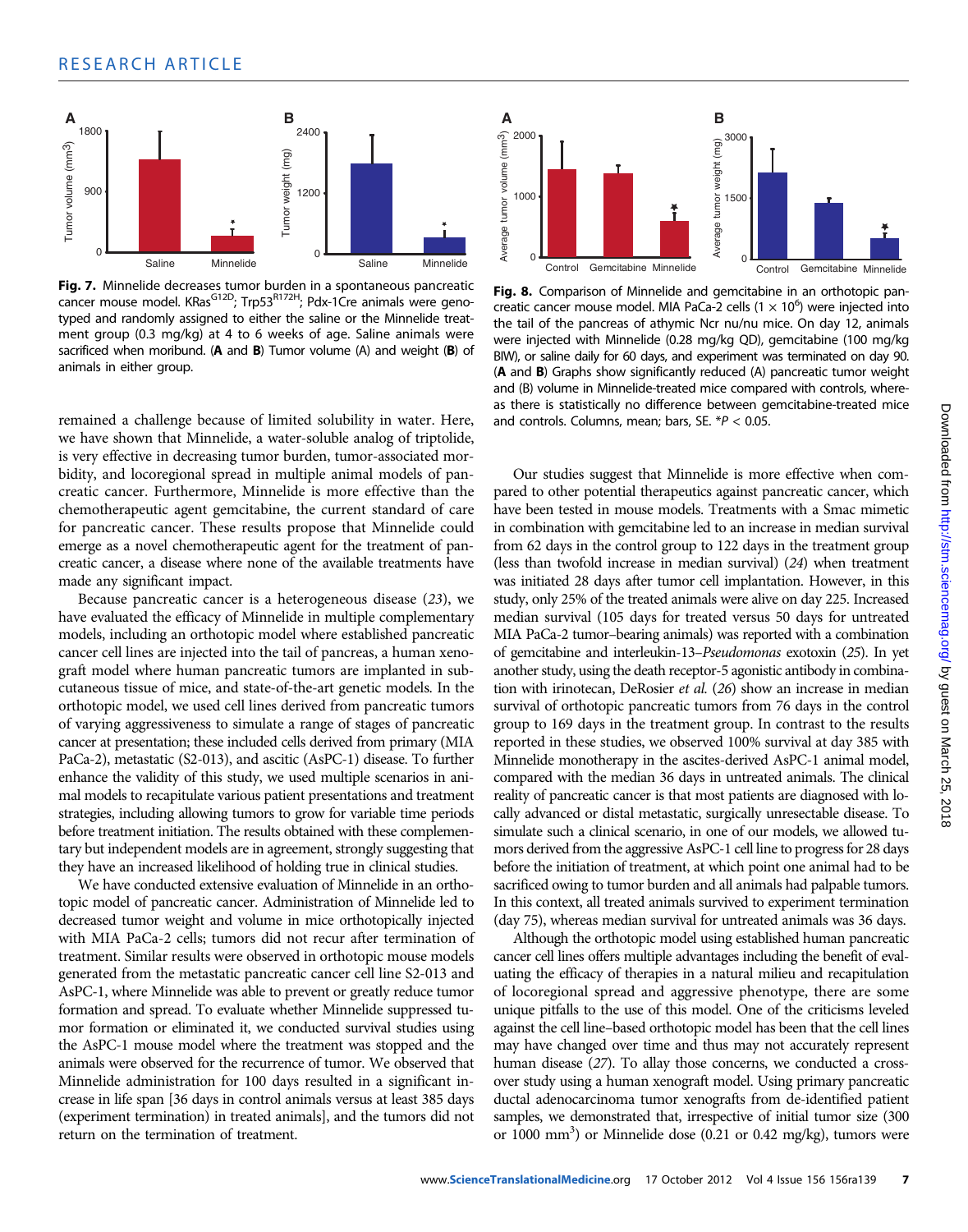significantly ablated or abrogated in treated animals. Although tumors derived from only two different patient samples were evaluated, they both responded in a similar manner to Minnelide, suggesting that Minnelide may be effective across a range of patients. Also, this model can allay the concerns that the effect of Minnelide observed in other models is due to its localized effect when delivered intraperitoneally; in the human xenograft model, Minnelide is injected intraperitoneally and is still able to decrease the subcutaneous xenografts tumors. Again, our results in this model compare favorably with other studies evaluating novel therapeutic strategies for pancreatic cancer in human xenograft model. In a previous study with human xenografts, NanoCurc, a nanoparticle-based therapy, was able to decrease tumor volume but not completely abrogate the tumors (28).

On the basis of our knowledge of the heterogeneity and complexity of human tumors (29), the use of immunocompromised mice as preclinical models of pancreatic cancer may not accurately mimic the situation in humans. Lack of immune surveillance in these mice also prevents the recapitulation of human tumor growth. We therefore used a spontaneous cancer mouse model wherein the animal expresses KRasG12D and Trp53 $R172H$  in the pancreas [KPC animals (21)]. Gemcitabine has previously been shown to be ineffective in this model (30, 31). However, Minnelide treatment significantly decreased tumor weight and volume in these animals (Fig. 7). Together, our data suggest that irrespective of the timing of therapy initiation or the model system used, Minnelide can inhibit the growth of pancreatic tumors and also induce regression.

We have also compared the efficacy of Minnelide with the current first-line FDA-approved chemotherapy for pancreatic cancer, gemcitabine, using the orthotopic MIA PaCa-2–derived pancreatic cancer model. Both Minnelide and its parent compound, triptolide, significantly decreased tumor weight and volume, whereas gemcitabine treatment (100 mg/kg BIW), in our hands, did not lead to a significant decrease in tumor size versus control ( $P = 0.24$ ), underscoring the greater efficacy of Minnelide in preventing tumor growth. Our results with gemcitabine agree with previous literature showing that in MIA PaCa-2 cell–derived tumors, neither a dose of 150 or 300 mg/kg once a week for 3 weeks (32) nor 120 mg/kg once a week (26) or 80 mg/kg every third day for 45 days (33) revealed any significant decrease in tumor volume. In another study, MIA PaCa-2–derived tumors did not show any response to gemcitabine at a dose of 120 mg/kg BIW for the first 30 days, but there was a significant decrease in tumor volume after 35 days of treatment. Intriguingly, in other cell line–derived tumors such as SW1990 (34) and SUIT-2 (35), administration of gemcitabine at 125 mg/kg for 4 weeks (SW1990) or 40 mg/kg once a week (SUIT-2) showed a significant decrease in tumor volume. These results suggest that gemcitabine is effective in some tumors but not others. However, gemcitabine has been shown to be ineffective in the immunocompetent KPC model (30, 31). This has been attributed to the short half-life of the drug and hypovascularity of pancreatic tumors, limiting the ability of gemcitabine to perfuse the tumor.

Here, we have attempted to address the limitations imposed by various preclinical models. Immortalized cell lines derived from tumors of varying metastatic potential, although representing the simplest system to assess the efficacy of a compound, may have accumulated mutations over time and lack stroma (14). Primary human xenografts, although less standardized, are closer to the original tumor and permit evaluation for treatment efficacy in a model that recapitulates tumormicroenvironment interactions important for progression in the clinical setting (14). However, the tumors are grown in immunocompromised

animals lacking a systemic immune response to the tumor. The only immunocompetent model that accurately mimics human disease progression is the KPC mouse model of pancreatic cancer (21, 36). The disadvantage of these animals is that they develop murine pancreatic tumors. Therefore, a preclinical study including all animal models presented here permit a more comprehensive overview of drug efficacy. However, the limitation of our study is that this compound has not been tested in humans. As several preclinical studies have demonstrated, efficacy of a compound in preclinical settings, although a required step toward human use, cannot predict the outcome of a clinical trial. In addition, no overt signs of toxicity were observed when animals received Minnelide for 385 days at a concentration of 0.42 mg/kg.

In conclusion, we have shown that Minnelide is effective in decreasing tumor burden, tumor-associated morbidity, and locoregional spread in multiple animal models of pancreatic cancer. Furthermore, we have also shown that Minnelide is more effective in preclinical studies than gemcitabine, which is the first-line chemotherapeutic agent for pancreatic cancer. Our data suggest that Minnelide has the potential to emerge as an effective therapy against not only pancreatic cancer but also many other cancers. In this regard, the phase 1 trial of Minnelide against pancreatic cancer is currently being planned and is scheduled to start by December 2012 (pending FDA approval).

#### MATERIALS AND METHODS

#### Cell lines and reagents

Pancreatic cancer cells (MIA PaCa-2, AsPC-1, and Panc-1) were obtained from the American Type Culture Collection. S2-013 cells were a gift from M. Yamamoto (University of Minnesota). Minnelide was synthesized in the Department of Medicinal Chemistry, University of Minnesota, as described in Results. Triptolide was purchased from Calbiochem, and gemcitabine was from Eli Lilly. Triptolide was resuspended in DMSO (Sigma).

#### Cell line maintenance

MIA PaCa-2 and Panc-1 cells derived from primary tumors of patients were cultured in Dulbecco's modified Eagle's medium containing 10% fetal bovine serum (FBS) and 1% penicillin-streptomycin. S2-013 and S2-VP10 cells derived from patients with liver metastases were cultured in RPMI 1640 with 10% FBS and 1% penicillin-streptomycin. AsPC-1 cells derived from patient ascites were cultured in RPMI 1640 with 20% FBS and 1% penicillin-streptomycin. All cell lines were maintained at  $37^{\circ}$ C in the presence of 5%  $CO<sub>2</sub>$ . All cell culture reagents were obtained from Hyclone.

#### Cell viability

Cell viability was determined with the Dojindo Cell Counting Kit-8 (Dojindo Molecular Technologies) following the manufacturer's instructions. After treatment with triptolide or Minnelide for the times and concentrations indicated, cell viability was assessed by incubation with 10 µl of tetrazolium substrate for 1 hour at 37°C, followed by measurement of absorbance at 450 nm.

#### Orthotopic pancreatic cancer tumor model

Four- to 6-week-old female athymic mice (The Jackson Laboratory) were anesthetized with xylazine/ketamine and injected with  $1 \times 10^6$ (MIA PaCa-2 or S2-013) or  $2 \times 10^5$  (AsPC-1) cells embedded in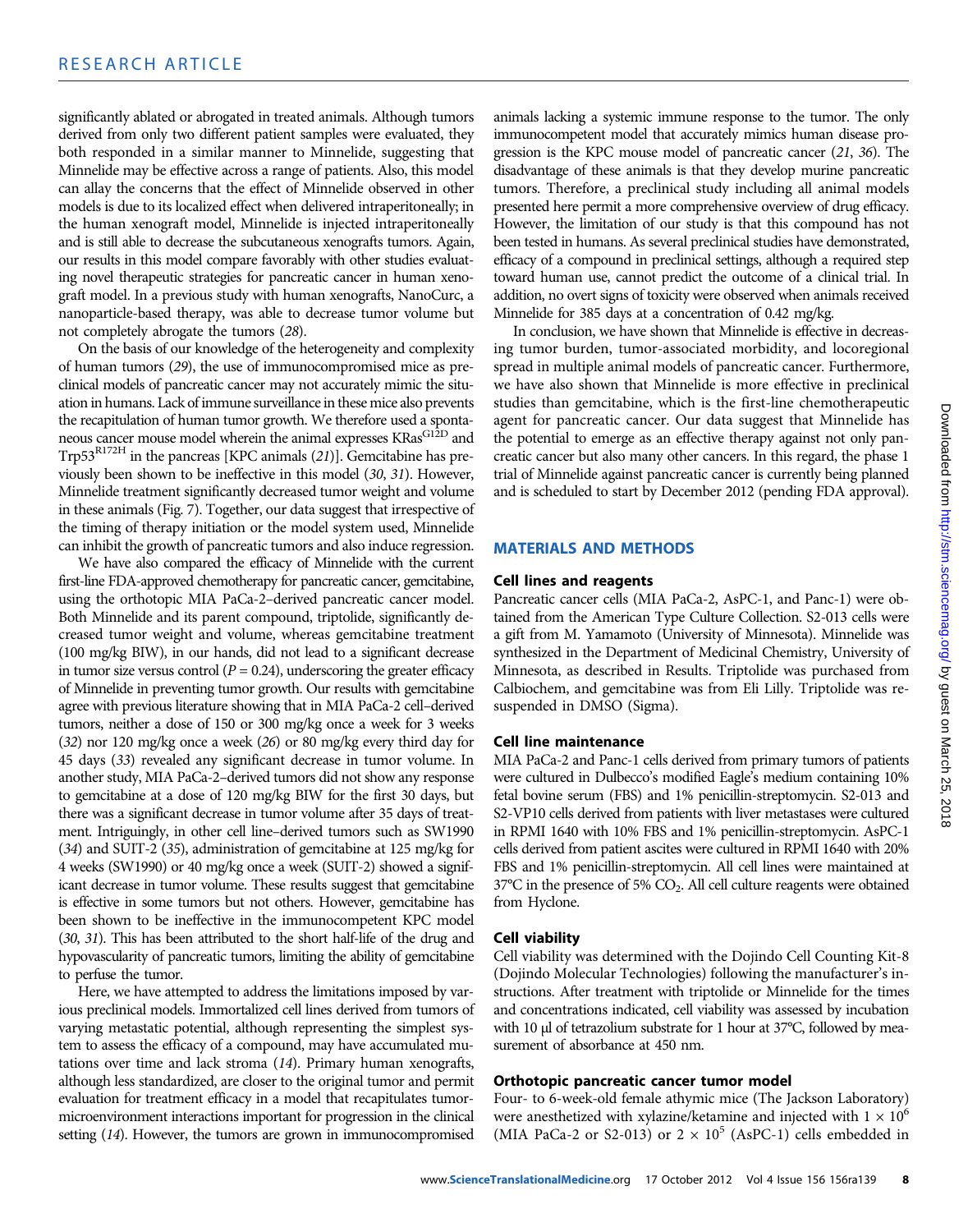Matrigel (BD Biosciences) in the tail of the pancreas. Buprenorphine was used as an analgesic after surgery. Tumors were allowed to grow, and treatment of animals with either compound or control was started after animals were randomized at the times after injection stated in the figure legends. Tumor volume was calculated with the following formula: length  $\times$  width  $\times$  thickness/2 (37). Experiments were performed and animals were sacrificed in accordance to the regulations of the animal care committee of the University of Minnesota.

#### Human xenograft pancreatic cancer tumor model

De-identified human pancreatic tumors were implanted subcutaneously into SCID mice (The Jackson Laboratory).When tumor volumes reached 500 mm<sup>3</sup>, tumors were dissected and cut into 10-mm<sup>3</sup> pieces, which were then subcutaneously implanted into both flanks of additional SCID mice ( $n = 20$  animals). Animals were randomized and tagged before treatment, and each tumor was measured as indicated in the figures.

#### Transgenic mouse model of spontaneous pancreatic cancer

KRas<sup>GI2D</sup>; Trp53<sup>R172H</sup>; Pdx-1Cre animals were generated by crossing Lox Stop Lox (LSL) KRas<sup>G12D</sup>; LSL Trp53<sup>R172H</sup> animals with Pdx-1Cre animals. Minnelide treatment was started when animals were 4 to 6 weeks of age. Animals in saline and treatment groups were agematched. Experiments were performed and animals were sacrificed in accordance with animal care committee regulations of the University of Minnesota.

#### Statistical analysis

Values are expressed as means  $\pm$  SEM. All in vitro experiments were performed at least three times. The significance of the difference between any two samples was analyzed by independent Student's t test; P values of <0.05 were considered statistically significant.

#### In vitro enzymatic bioconversion of Minnelide to triptolide

All experiments involving alkaline phosphatase were performed in a pH 9.8 glycine buffer at 37°C. The buffer solution contained 1 mM  $ZnCl<sub>2</sub>$ , 1 mM MgCl<sub>2</sub>, and 0.1 M glycine. The final pH of the buffer was adjusted to pH 9.8 with addition of a 2 N NaOH solution. The activity of the alkaline phosphatase was measured with  $p$ -nitrophenyl phosphate as the substrate according to the procedure supplied by Sigma Chemical Co. Stock solutions of alkaline phosphatase (2000 U/liter) and Minnelide  $(360 \mu M)$  were prepared in glycine buffer. Alkaline phosphatase stock solution (120  $\mu$ l) was added to a Minnelide stock solution (200  $\mu$ l) in a shaking water bath maintained at 37 $\degree$ C. The final concentration of alkaline phosphatase was 750 U/liter, and the final Minnelide concentration was  $255 \mu M$ . The reaction was quenched and diluted with a 0.4 N acetic acid solution (100  $\mu$ l) and acetonitrile (200  $\mu$ l) at predetermined time points (0, 10, 20, 30, 40, and 60 min). To demonstrate that Minnelide is chemically stable during the course of the experiment, we repeated the above-described procedure in the absence of alkaline phosphatase. After being quenched, each solution was vortexed for 30 s and injected into the HPLC and assayed to estimate the timedependent change in the concentration of Minnelide and triptolide.

#### SUPPLEMENTARY MATERIALS

www.sciencetranslationalmedicine.org/cgi/content/full/4/156/156ra139/DC1

Fig. S1. Human tumor xenograft from patient 2.

Fig. S2. Male and female mice were injected with Minnelide for 29 days at the doses indicated, and ALT/bilirubin levels in serum were measured on day 30.

#### REFERENCES AND NOTES

- 1. A. Jemal, R. Siegel, J. Xu, E. Ward, Cancer statistics, 2010. CA Cancer J. Clin. 60, 277–300  $(2010)$
- 2. A. L. Warshaw, Z. Y. Gu, J. Wittenberg, A. C. Waltman, Preoperative staging and assessment of resectability of pancreatic cancer. Arch. Surg. 125, 230–233 (1990).
- 3. H. Burris, A. M. Storniolo, Assessing clinical benefit in the treatment of pancreas cancer: Gemcitabine compared to 5-fluorouracil. Eur. J. Cancer 33 (Suppl. 1), S18-S22 (1997).
- 4. M. J. Moore, D. Goldstein, J. Hamm, A. Figer, J. R. Hecht, S. Gallinger, H. J. Au, P. Murawa, D. Walde, R. A. Wolff, D. Campos, R. Lim, K. Ding, G. Clark, T. Voskoglou-Nomikos, M. Ptasynski, W. Parulekar; National Cancer Institute of Canada Clinical Trials Group, Erlotinib plus gemcitabine compared with gemcitabine alone in patients with advanced pancreatic cancer: A phase III trial of the National Cancer Institute of Canada Clinical Trials Group. J. Clin. Oncol. 25, 1960–1966 (2007).
- 5. P. A. Phillips, V. Dudeja, J. A. McCarroll, D. Borja-Cacho, R. K. Dawra, W. E. Grizzle, S. M. Vickers, A. K. Saluja, Triptolide induces pancreatic cancer cell death via inhibition of heat shock protein 70. Cancer Res. 67, 9407–9416 (2007).
- 6. M. B. Antonoff, R. Chugh, D. Borja-Cacho, V. Dudeja, K. A. Clawson, S. J. Skube, B. S. Sorenson, D. A. Saltzman, S. M. Vickers, A. K. Saluja, Triptolide therapy for neuroblastoma decreases cell viability in vitro and inhibits tumor growth in vivo. Surgery 146, 282–290 (2009).
- 7. K. A. Clawson, D. Borja-Cacho, M. B. Antonoff, A. K. Saluja, S. M. Vickers, Triptolide and TRAIL combination enhances apoptosis in cholangiocarcinoma. J. Surg. Res. 163, 244–249 (2010).
- 8. V. Stella, J. J. Zygmunt, G. I. Georg, M. S. Safadi, Water-soluble prodrugs of hindered alcohols. U.S. Patent 6,451,776 B2 (September 17, 2002).
- 9. H. A. Krebs, Chemical composition of blood plasma and serum. Annu. Rev. Biochem. 19, 409–430 (1950).
- 10. A. A. Yunis, G. K. Arimura, D. J. Russin, Human pancreatic carcinoma (MIA PaCa-2) in continuous culture: Sensitivity to asparaginase. Int. J. Cancer 19, 128–135 (1977).
- 11. T. Iwamura, S. Taniguchi, N. Kitamura, H. Yamanari, A. Kojima, K. Hidaka, T. Setoguchi, T. Katsuki, Correlation between CA19-9 production in vitro and histological grades of differentiation in vivo in clones isolated from a human pancreatic cancer cell line (SUIT-2). J. Gastroenterol. Hepatol. 7, 512–519 (1992).
- 12. B. J. Drucker, F. M. Marincola, D. Y. Siao, T. A. Donlon, C. D. Bangs, W. D. Holder Jr., A new human pancreatic carcinoma cell line developed for adoptive immunotherapy studies with lymphokine-activated killer cells in nude mice. In Vitro Cell Dev. Biol. 24, 1179–1187 (1988).
- 13. W. H. Chen, J. S. Horoszewicz, S. S. Leong, T. Shimano, R. Penetrante, W. H. Sanders, R. Berjian, H. O. Douglass, E. W. Martin, T. M. Chu, Human pancreatic adenocarcinoma: In vitro and in vivo morphology of a new tumor line established from ascites. In Vitro 18, 24–34 (1982).
- 14. M. P. Kim, D. B. Evans, H. Wang, J. L. Abbruzzese, J. B. Fleming, G. E. Gallick, Generation of orthotopic and heterotopic human pancreatic cancer xenografts in immunodeficient mice. Nat. Protoc. **4**, 1670–1680 (2009).
- 15. M. Erkan, C. Reiser-Erkan, C. W. Michalski, B. Kong, I. Esposito, H. Friess, J. Kleeff, The impact of the activated stroma on pancreatic ductal adenocarcinoma biology and therapy resistance. Curr. Mol. Med. 12, 288–303 (2012).
- 16. D. Mahadevan, D. D. Von Hoff, Tumor-stroma interactions in pancreatic ductal adenocarcinoma. Mol. Cancer Ther. 6, 1186–1197 (2007).
- 17. G. C. Chu, A. C. Kimmelman, A. F. Hezel, R. A. DePinho, Stromal biology of pancreatic cancer. J. Cell. Biochem. 101, 887–907 (2007).
- 18. M. Erkan, C. Reiser-Erkan, C. W. Michalski, J. Kleeff, Tumor microenvironment and progression of pancreatic cancer. Exp. Oncol. 32, 128–131 (2010).
- 19. B. Farrow, D. Albo, D. H. Berger, The role of the tumor microenvironment in the progression of pancreatic cancer. J. Surg. Res. 149, 319–328 (2008).
- 20. J. Kleeff, P. Beckhove, I. Esposito, S. Herzig, P. E. Huber, J. M. Löhr, H. Friess, Pancreatic cancer microenvironment. Int. J. Cancer 121, 699–705 (2007).
- 21. S. R. Hingorani, L. Wang, A. S. Multani, C. Combs, T. B. Deramaudt, R. H. Hruban, A. K. Rustgi, S. Chang, D. A. Tuveson,  $Trp53^{R172H}$  and Kras<sup>G12D</sup> cooperate to promote chromosomal instability and widely metastatic pancreatic ductal adenocarcinoma in mice. Cancer Cell 7, 469–483 (2005).
- 22. M. Singh, A. Lima, R. Molina, P. Hamilton, A. C. Clermont, V. Devasthali, J. D. Thompson, J. H. Cheng, H. Bou Reslan, C. C. Ho, T. C. Cao, C. V. Lee, M. A. Nannini, G. Fuh, R. A. Carano, H. Koeppen, R. X. Yu, W. F. Forrest, G. D. Plowman, L. Johnson, Assessing therapeutic responses in Kras mutant cancers using genetically engineered mouse models. Nat. Biotechnol. 28, 585–593 (2010).
- 23. S. Jones, X. Zhang, D. W. Parsons, J. C. Lin, R. J. Leary, P. Angenendt, P. Mankoo, H. Carter, H. Kamiyama, A. Jimeno, S. M. Hong, B. Fu, M. T. Lin, E. S. Calhoun, M. Kamiyama, K. Walter, T. Nikolskaya, Y. Nikolsky, J. Hartigan, D. R. Smith, M. Hidalgo, S. D. Leach, A. P. Klein, E. M. Jaffee, M. Goggins, A. Maitra, C. Iacobuzio-Donahue, J. R. Eshleman, S. E. Kern, R. H. Hruban, R. Karchin, N. Papadopoulos, G. Parmigiani, B. Vogelstein, V. E. Velculescu, K. W. Kinzler, Core signaling pathways in human pancreatic cancers revealed by global genomic analyses. Science 321, 1801–1806 (2008).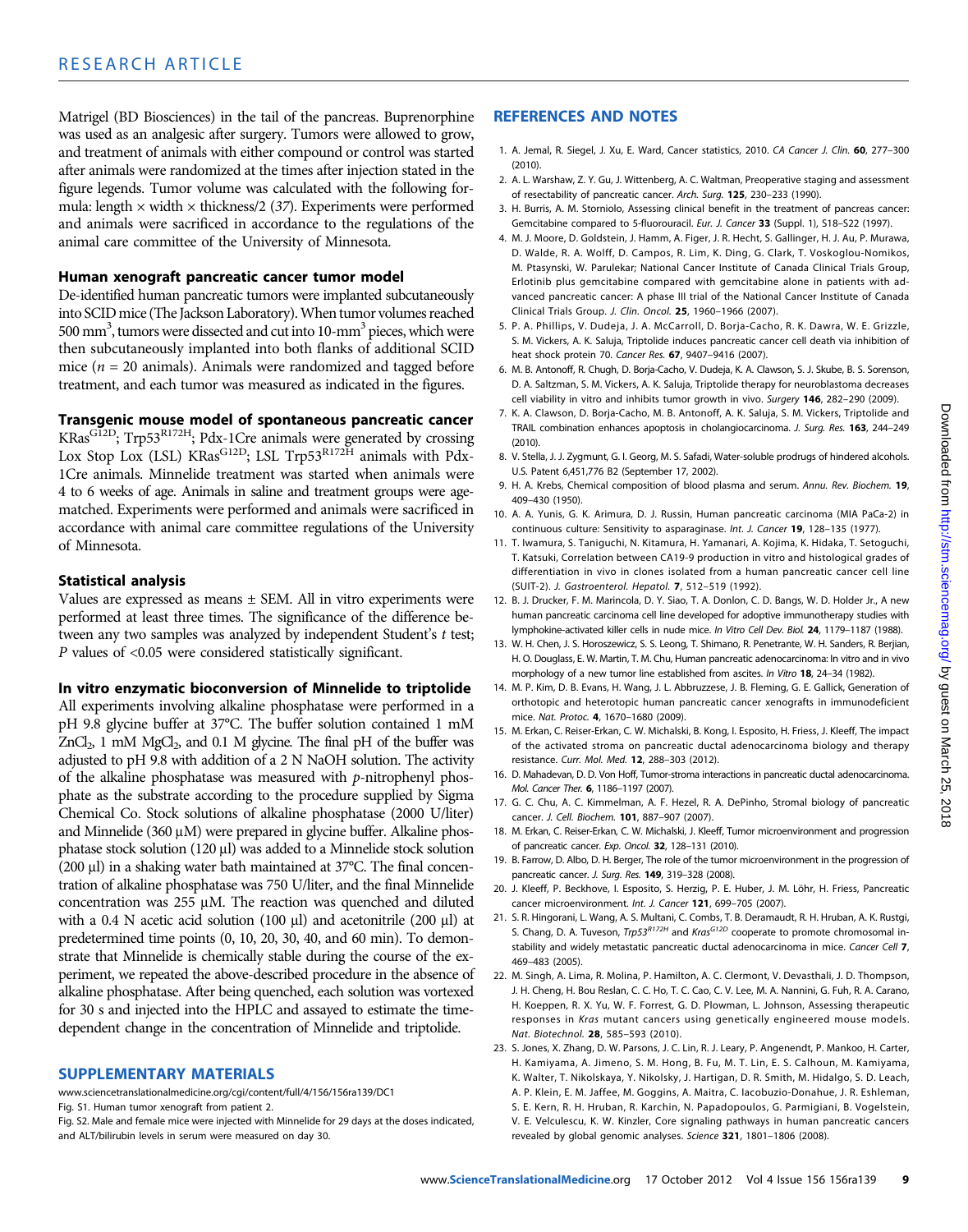- 24. S. P. Dineen, C. L. Roland, R. Greer, J. G. Carbon, J. E. Toombs, P. Gupta, N. Bardeesy, H. Sun, N. Williams, J. D. Minna, R. A. Brekken, Smac mimetic increases chemotherapy response and improves survival in mice with pancreatic cancer. Cancer Res. 70, 2852-2861 (2010).
- 25. T. Fujisawa, H. Nakashima, A. Nakajima, B. H. Joshi, R. K. Puri, Targeting IL-13R $\alpha$ 2 in human pancreatic ductal adenocarcinoma with combination therapy of IL-13-PE and gemcitabine. Int. J. Cancer 128, 1221-1231 (2011).
- 26. L. C. DeRosier, Z. Q. Huang, J. C. Sellers, D. J. Buchsbaum, S. M. Vickers, Treatment with gemcitabine and TRA-8 anti-death receptor-5 mAb reduces pancreatic adenocarcinoma cell viability in vitro and growth in vivo. J. Gastrointest. Surg. 10, 1291-1300 (2006).
- 27. O. J. Becher, E. C. Holland, Genetically engineered models have advantages over xenografts for preclinical studies. Cancer Res. 66, 3355-3358 (2006).
- 28. S. Bisht, M. Mizuma, G. Feldmann, N. A. Ottenhof, S. M. Hong, D. Pramanik, V. Chenna, C. Karikari, R. Sharma, M. G. Goggins, M. A. Rudek, R. Ravi, A. Maitra, A. Maitra, Systemic administration of polymeric nanoparticle-encapsulated curcumin (NanoCurc) blocks tumor growth and metastases in preclinical models of pancreatic cancer. Mol. Cancer Ther. 9, 2255–2264 (2010).
- 29. M. Hidalgo, Pancreatic cancer. N. Engl. J. Med. 362, 1605-1617 (2010).
- 30. K. P. Olive, M. A. Jacobetz, C. J. Davidson, A. Gopinathan, D. McIntyre, D. Honess, B. Madhu, M. A. Goldgraben, M. E. Caldwell, D. Allard, K. K. Frese, G. Denicola, C. Feig, C. Combs, S. P. Winter, H. Ireland-Zecchini, S. Reichelt, W. J. Howat, A. Chang, M. Dhara, L. Wang, F. Rückert, R. Grützmann, C. Pilarsky, K. Izeradjene, S. R. Hingorani, P. Huang, S. E. Davies, W. Plunkett, M. Egorin, R. H. Hruban, N. Whitebread, K. McGovern, J. Adams, C. Iacobuzio-Donahue, J. Griffiths, D. A. Tuveson, Inhibition of Hedgehog signaling enhances delivery of chemotherapy in a mouse model of pancreatic cancer. Science 324, 1457-1461 (2009).
- 31. P. P. Provenzano, C. Cuevas, A. E. Chang, V. K. Goel, D. D. Von Hoff, S. R. Hingorani, Enzymatic targeting of the stroma ablates physical barriers to treatment of pancreatic ductal adenocarcinoma. Cancer Cell 21, 418-429 (2012).
- 32. F. X. Sun, A. Tohgo, M. Bouvet, S. Yagi, R. Nassirpour, A. R. Moossa, R. M. Hoffman, Efficacy of camptothecin analog DX-8951f (exatecan mesylate) on human pancreatic cancer in an orthotopic metastatic model. Cancer Res. 63, 80–85 (2003).
- 33. V. L. Damaraju, D. Y. Bouffard, C. K. Wong, M. L. Clarke, J. R. Mackey, L. Leblond, C. E. Cass, M. Grey, H. Gourdeau, Synergistic activity of troxacitabine (Troxatyl) and gemcitabine in pancreatic cancer. BMC Cancer 7, 121 (2007).
- 34. Z. H. Wang, H. Chen, H. C. Guo, H. F. Tong, J. X. Liu, W. T. Wei, W. Tan, Z. L. Ni, H. B. Liu, S. Z. Lin, Enhanced antitumor efficacy by the combination of emodin and gemcitabine against

human pancreatic cancer cells via downregulation of the expression of XIAP in vitro and in vivo. Int. J. Oncol. 39, 1123–1131 (2011).

- 35. M. Zhao, Y. Tominaga, K. Ohuchida, K. Mizumoto, L. Cui, S. Kozono, H. Fujita, R. Maeyama, H. Toma, M. Tanaka, Significance of combination therapy of zoledronic acid and gemcitabine on pancreatic cancer. Cancer Sci. 103, 58–66 (2012).
- 36. P. K. Mazur, J. T. Siveke, Genetically engineered mouse models of pancreatic cancer: Unravelling tumour biology and progressing translational oncology. Gut 61, 1488–1500 (2012).
- 37. A. Aghdassi, P. Phillips, V. Dudeja, D. Dhaulakhandi, R. Sharif, R. Dawra, M. M. Lerch, A. Saluja, Heat shock protein 70 increases tumorigenicity and inhibits apoptosis in pancreatic adenocarcinoma. Cancer Res. 67, 616–625 (2007).

Acknowledgments: We thank D. M. Johnson for technical assistance and C. T. Le (Department of Biostatistics, University of Minnesota) for advice on statistical analysis. Funding: Masonic Cancer Center, Center for Translational Medicine, Department of Surgery, Pancreatic Cancer Specialized Program of Research Excellence grant to the University of Minnesota and University of Alabama, Department of Chemistry, College of Pharmacy, and Vince and McKnight Presidential Chairs (to G.I.G.) and NIH grants R01CA124723 and R01 CA170496 (to A.K.S.), Katherine and Robert Goodale Foundation, and Hirshberg Foundation (to A.K.S.). A.K.S. is also supported by Eugene C and V Gail Sit Chair for pancreatic and gastrointestinal cancer. Author contributions: R.C., V.S., S.B., R.J.S., R.K.D., and V.D. participated in and conducted the experiments and analyzed the data. S.P.P. and G.I.G. synthesized Minnelide. B.R.B., S.M.V., and A.K.S. helped design the study and analyzed and interpreted the data. All authors participated in the writing and editing of the manuscript. A.K.S. was the principal investigator and supervised the project. Competing interests: University of Minnesota has filed a patent for Minnelide, which has been licensed to Minneamrita Therapeutics LLC. Inventors on this patent include G.I.G., S.P.P., R.C., S.M.V., and A.K.S. S.M.V. and A.K.S. have financial interests in this company. The other authors declare that they have no competing interests. Minnelide synthesis has been filed under patent WO/2010/129918.

Submitted 18 May 2012 Accepted 31 August 2012 Published 17 October 2012 10.1126/scitranslmed.3004334

Citation: R. Chugh, V. Sangwan, S. P. Patil, V. Dudeja, R. K. Dawra, S. Banerjee, R. J. Schumacher, B. R. Blazar, G. I. Georg, S. M. Vickers, A. K. Saluja, A preclinical evaluation of Minnelide as a therapeutic agent against pancreatic cancer. Sci. Transl. Med. 4, 156ra139 (2012).